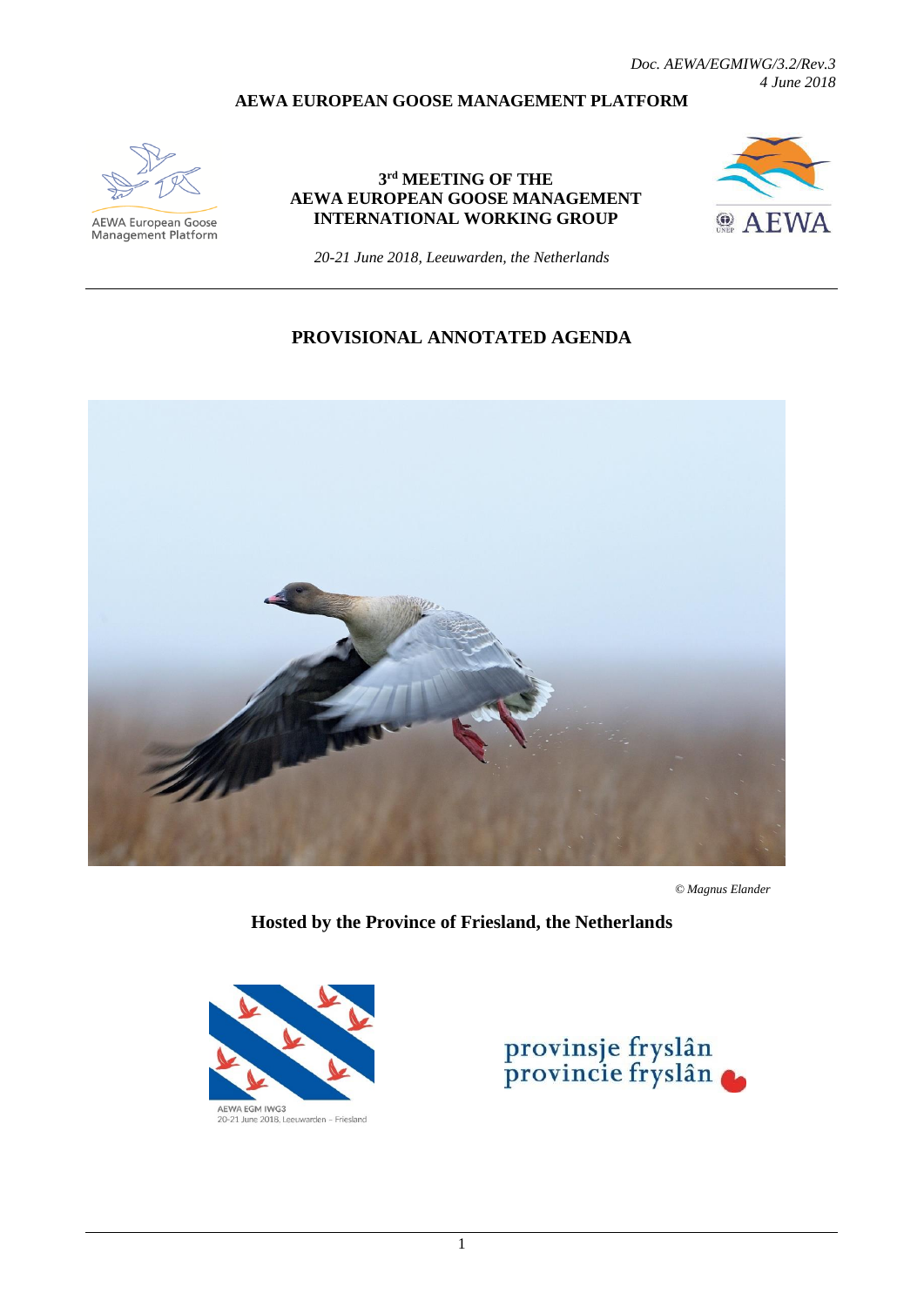# **PROVISIONAL ANNOTATED AGENDA**

| Date:         | Wednesday 20 June to Thursday 21 June 2018                                         |
|---------------|------------------------------------------------------------------------------------|
| Venue:        | Wednesday 20 June De Kanselarij, Turfmarkt 11 8911 KS, Leeuwarden                  |
|               | Thursday 21 June Stadsschouwburg De Harmonie Ruiterskwartier 4 8911 BP, Leeuwarden |
| Host:         | Province of Friesland, the Netherlands                                             |
| Organiser:    | <b>UNEP/AEWA Secretariat</b>                                                       |
| <b>Chair:</b> | Mr Øystein Størkersen, Norway                                                      |

## **Main objectives**

- Discuss the modalities of the EGMP budget for 2019 and the scale of contributions for 2019 onwards;
- Receive summary of the progress of implementation of the International Single Species Action and Management Plans (ISSAP and ISSMP) (Summary of National Reports 20187);
- Receive recommendations from the EGMP Task Forces;
- Receive update on the status of the PfG population;
- Receive update on the PfG Adaptive Harvest Management (AHM) and agree on preferred management option for 2018/2019;
- Receive update on the status of the TBG population;
- Receive update on the TBG AHM and agree on preferred management option for 2018/2019;
- Review and adopt the guidance on implementing AHM through domestic legal regulations;
- Elect a new Chair country for the EGM IWG.

#### **Meeting language**

The meeting will be conducted in English. Meeting documents will be provided in English.

## **Abbreviations**

| $A EWA$ = African-Eurasian Waterbird            | $ISSAP = International Single Species$ | $P f G = P i n k$ -footed Goose                |
|-------------------------------------------------|----------------------------------------|------------------------------------------------|
| Agreement                                       | <b>Action Plan</b>                     |                                                |
| <b>Agri TF</b> = Agriculture Task Force         | $ISSMP = International Single Species$ | <b>PfG</b> $TF = Pink-footed$ Goose Task       |
| $AHM =$ Adaptive Harvest Management             | Management Plan                        | Force                                          |
| $\mathbf{Doc.} = \text{ meeting document}$      | $IWG = International Working Group$    | $TBG = Taiga Bean Google$                      |
| $EGMP = European Google Management$<br>Platform | $MU = Management Unit$                 | <b>TBG TF</b> = Taiga Bean Goose Task<br>Force |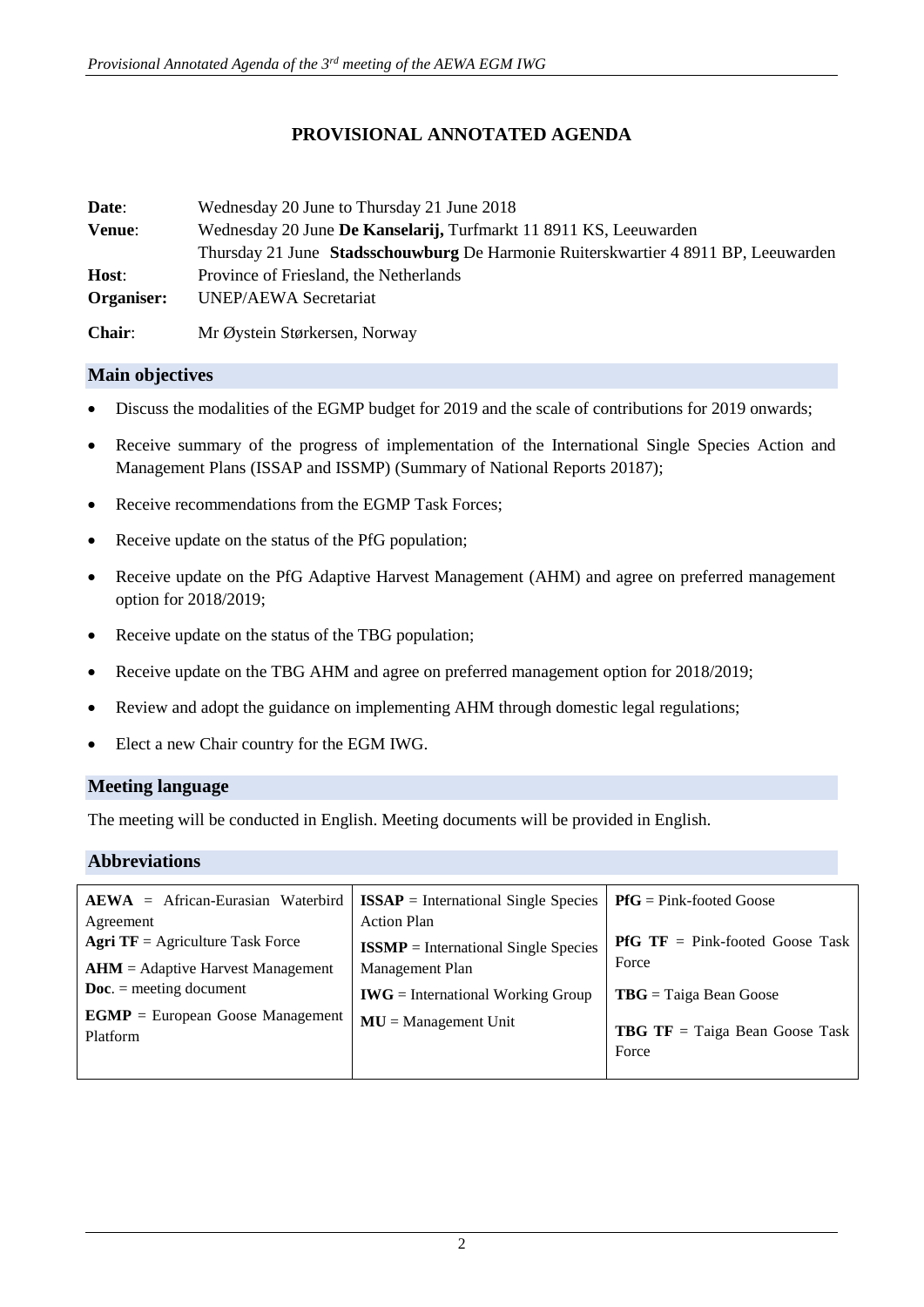| <b>WEDNESDAY 20 June</b> |                      |      |                |             |
|--------------------------|----------------------|------|----------------|-------------|
| <b>Time</b>              | <b>Agenda Item</b>   | Doc. | <b>Remarks</b> | Lead        |
| 8:00-8:30                | Registration for the | $-$  |                | Secretariat |
|                          | meeting              |      |                |             |

| <b>General Session</b> |                                |                  |                         |                  |  |
|------------------------|--------------------------------|------------------|-------------------------|------------------|--|
| 8:30-8:40              | Opening of the meeting         | $-$              | Welcome greetings       | Chair            |  |
|                        | and welcome                    |                  |                         | Host             |  |
| 8:40-8:50              | Adoption of the agenda         | AEWA/EGMIWG/3.2/ | Presentation and        | Chair            |  |
|                        |                                | Rev.3            | adoption of the         |                  |  |
|                        |                                |                  | provisional agenda      |                  |  |
| 8:50-8:55              | Admission of permanent         | $-$              | Confirmation of         | Chair            |  |
|                        | observers and individual       |                  | permanent observer      |                  |  |
|                        | expert observers to EGM        |                  | organisations to the    |                  |  |
|                        | IWG3                           |                  | <b>EGM IWG and</b>      |                  |  |
|                        |                                |                  | individual expert       |                  |  |
|                        |                                |                  | observers to EGM        |                  |  |
|                        |                                |                  | IWG3                    |                  |  |
| 8:55-9:25              | Reports of the EGMP            | AEWA/EGMIWG/3.3  | The Secretariat and the | Secretariat      |  |
|                        | Secretariat and Data           |                  | Data Centre will        | <b>EGMP</b> Data |  |
|                        | Centre                         |                  | provide reports on      | Centre           |  |
|                        |                                |                  | their activities since  |                  |  |
|                        |                                |                  | <b>EGM IWG2</b>         |                  |  |
| 9:25-9:45              | <b>EGMP</b> Finance Report for | AEWA/EGMIWG/3.4  | The Secretariat will    | Secretariat      |  |
|                        | 2016-2018                      |                  | report on the budget    |                  |  |
|                        |                                |                  | situation and           |                  |  |
|                        |                                |                  | expenditure for the     |                  |  |
|                        |                                |                  | period 2016-2018        |                  |  |
| 9:45-10:30             | EGMP budget 2019 and           | AEWA/EGMIWG/3.5  | Presentation and        | Secretariat      |  |
|                        | scales of contributions for    |                  | adoption of the EGMP    |                  |  |
|                        | 2019 onwards                   |                  | operational budget for  |                  |  |
|                        |                                |                  | 2019 and the scales of  |                  |  |
|                        |                                |                  | contributions for 2019  |                  |  |
|                        |                                |                  | onwards                 |                  |  |
| 10:30-11:00            | Coffee break                   |                  |                         |                  |  |
| 11:00-11:45            | Analysis of National           | AEWA/EGMIWG/3.6  | Presentation of         | Secretariat      |  |
|                        | Reports 2018 and               |                  | National Report 2018    |                  |  |
|                        | <b>National Reporting</b>      |                  | analysis and            |                  |  |
|                        | Format                         |                  | discussion on the       |                  |  |
|                        |                                |                  | format                  |                  |  |
| 11:45-12:30            | Guidance on                    | AEWA/EGMIWG/3.7  | Presentation, review    | Ms Melissa       |  |
|                        | implementation of AHM          |                  | and adoption of the     | Lewis            |  |
|                        | through domestic legal         |                  | guidance document.      |                  |  |
|                        | regulations                    |                  |                         |                  |  |
| 12:30-13:30            | Lunch break                    |                  |                         |                  |  |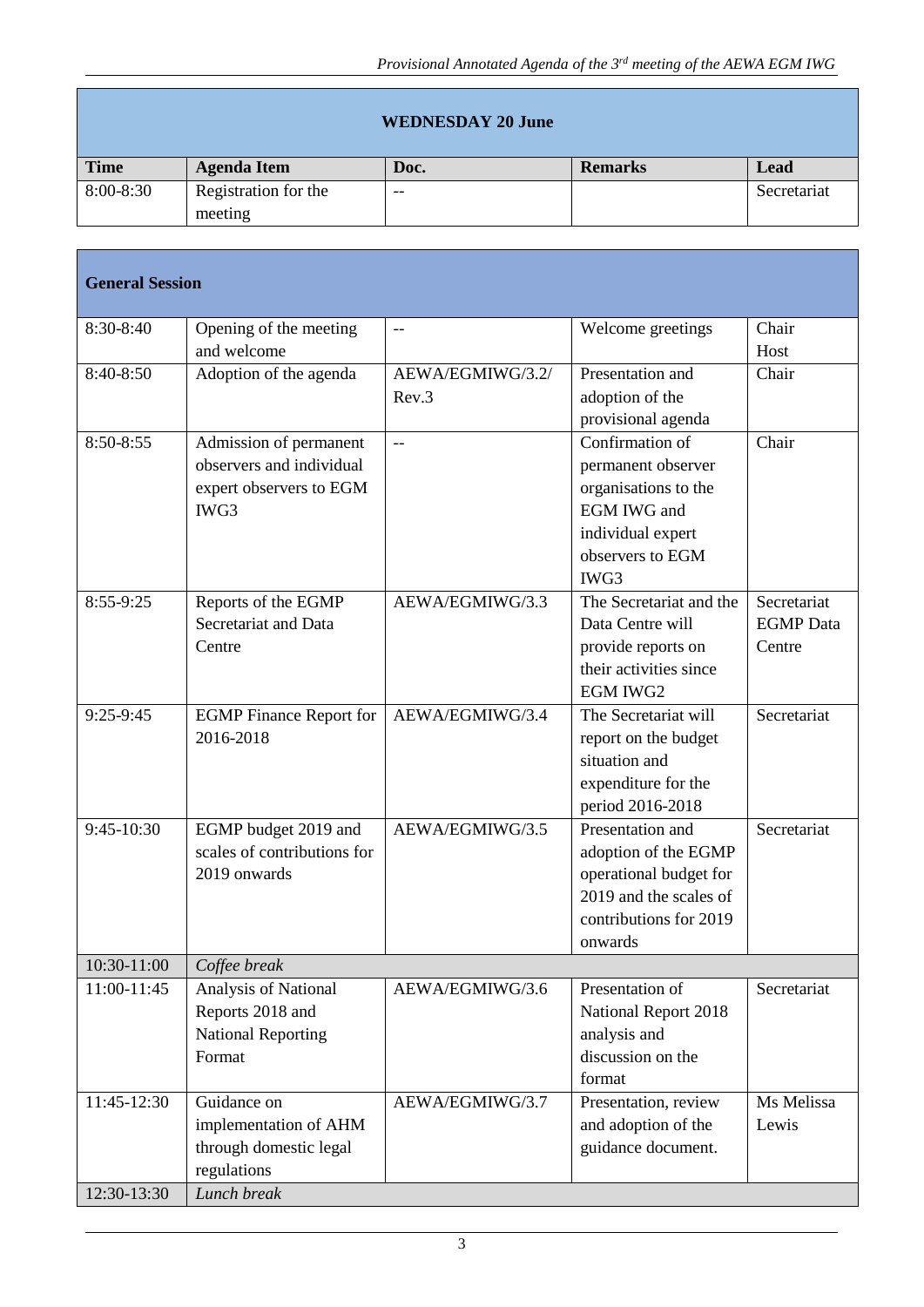| <b>Pink-footed Goose Session</b> |                       |                   |                       |                  |  |
|----------------------------------|-----------------------|-------------------|-----------------------|------------------|--|
| 13:30-14:00                      | PfG population status | AEWA/EGMIWG/3.8   | Presentation of PfG   | <b>EGMP</b> Data |  |
|                                  | update                |                   | population Status     | Centre           |  |
|                                  |                       |                   | Report 2017-2018      |                  |  |
| 14:00-14:45                      | PfG AHM update and    | AEWA/EGMIWG/3.9   | Presentation of AHM   | <b>EGMP</b> Data |  |
|                                  | recommendations       |                   | 2018 Progress         | Centre           |  |
|                                  |                       |                   | Summary and           |                  |  |
|                                  |                       |                   | adoption of preferred |                  |  |
|                                  |                       |                   | management options    |                  |  |
|                                  |                       |                   | for 2018/2019         |                  |  |
| 14:45-15:30                      | Report and            | AEWA/EGMIWG/3.10/ | Presentation and      | Coordinator      |  |
|                                  | recommendations from  | Rev.1             | adoption of the       | <b>PfG TF</b>    |  |
|                                  | the PfG Task Force    |                   | workplan for          |                  |  |
|                                  |                       |                   | implementation of     |                  |  |
|                                  |                       |                   | non-AHM related       |                  |  |
|                                  |                       |                   | actions of the PfG    |                  |  |
|                                  |                       |                   | ISSMP 2018 - 2019     |                  |  |
| 15:30-16:00                      | Coffee break          |                   |                       |                  |  |

| <b>Taiga Bean Goose Session</b> |                                                                             |                   |                       |                  |  |
|---------------------------------|-----------------------------------------------------------------------------|-------------------|-----------------------|------------------|--|
| $16:00 - 16:30$                 | TBG population status                                                       | AEWA/EGMIWG/3.11  | Presentation of TBG   | <b>EGMP</b> Data |  |
|                                 | update                                                                      |                   | population Status     | Centre           |  |
|                                 |                                                                             |                   | Report 2017-2018      |                  |  |
| 16:30-17:15                     | TBG AHM update and                                                          | AEWA/EGMIWG/3.12  | Presentation of AHM   | <b>EGMP</b> Data |  |
|                                 | recommendations                                                             |                   | 2018 Progress Report  | Centre           |  |
|                                 |                                                                             |                   | and adoption of       |                  |  |
|                                 |                                                                             |                   | preferred management  |                  |  |
|                                 |                                                                             |                   | options for 2018/2019 |                  |  |
| 17:15-18:00                     | Report and                                                                  | AEWA/EGMIWG/3.13/ | Presentation and      | Coordinator      |  |
|                                 | recommendations from                                                        | Rev.1             | adoption of the       | TBG TF           |  |
|                                 | the TBG Task Force                                                          |                   | workplans for         |                  |  |
|                                 |                                                                             |                   | implementation of     |                  |  |
|                                 |                                                                             |                   | non-AHM related       |                  |  |
|                                 |                                                                             |                   | actions of the TBG    |                  |  |
|                                 |                                                                             |                   | ISSAP 2010 - 2020     |                  |  |
| 19:00                           | Dinner hosted by the Dutch Ministry of Agriculture, Nature and Food Quality |                   |                       |                  |  |